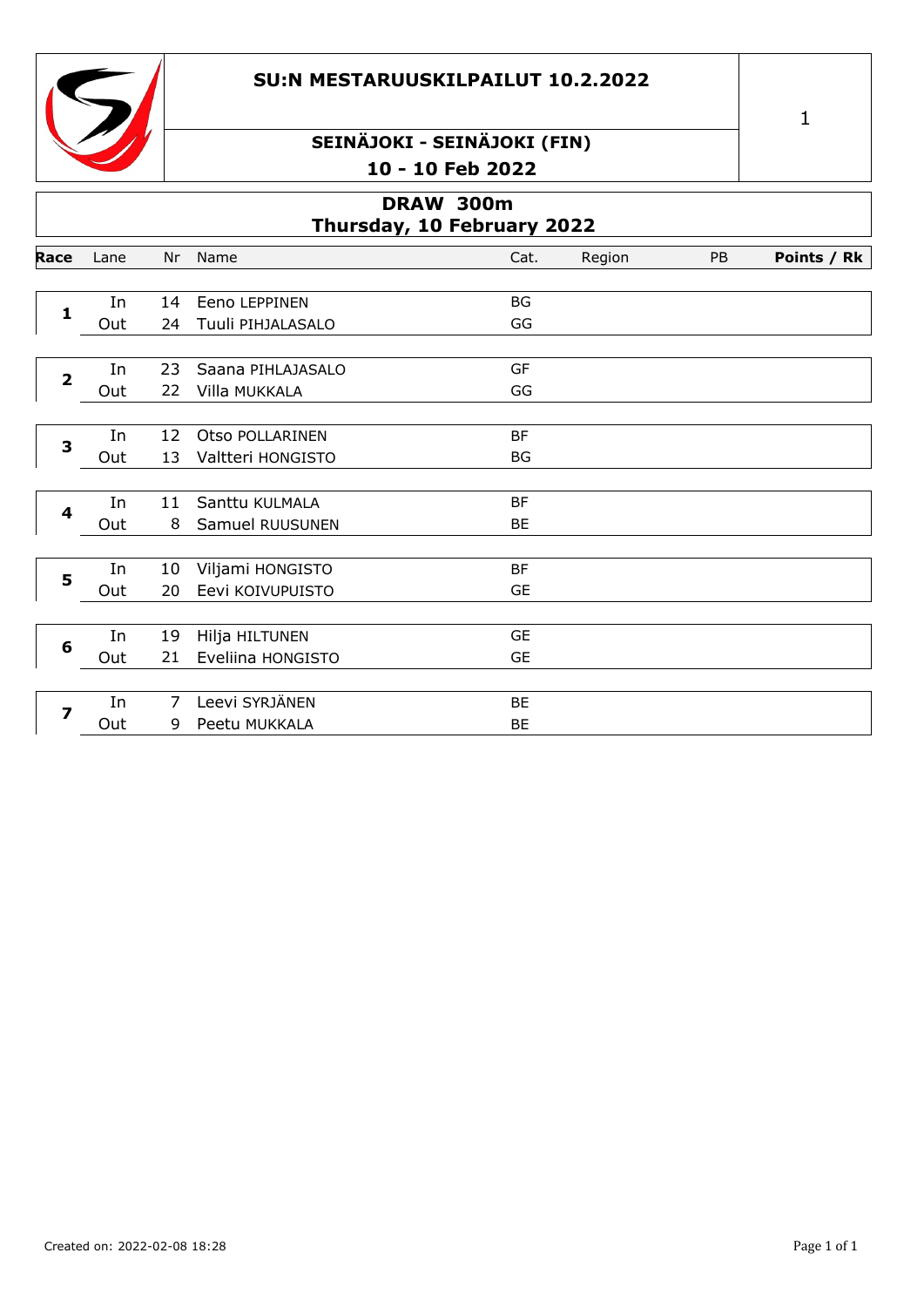#### **SU:N MESTARUUSKILPAILUT 10.2.2022**



## **SEINÄJOKI - SEINÄJOKI (FIN) 10 - 10 Feb 2022**

| DRAW 500m<br>Thursday, 10 February 2022 |      |              |                       |            |        |    |             |
|-----------------------------------------|------|--------------|-----------------------|------------|--------|----|-------------|
| Race                                    | Lane | Nr           | Name                  | Cat.       | Region | PB | Points / Rk |
| 1                                       | In   | .5.          | Eemeli LASSILA        | ВC         |        |    |             |
|                                         | Out  | 18           | Oona KOIVUPUISTO      | GC         |        |    |             |
| $\overline{2}$                          | In   | 6            | Eeka RINTALA          | BC         |        |    |             |
|                                         | Out  | 17           | Saaga RINTALA         | GC         |        |    |             |
|                                         | In   | 15           | <b>Veera LEHTONEN</b> | GA         |        |    |             |
| 3                                       | Out  | 16           | Janette PIRHONEN      | GB         |        |    |             |
|                                         |      |              |                       |            |        |    |             |
| 4                                       | In   | 4            | Luka RINTALA          | BB         |        |    |             |
|                                         | Out  | $\mathbf{2}$ | Sampsa SANTTILA       | <b>BB</b>  |        |    |             |
|                                         | In   | $\mathbf{1}$ | Juha SANTTILA         | <b>MAS</b> |        |    |             |
| 5                                       | Out  | 3            | Matias KOIVUPUISTO    | BB         |        |    |             |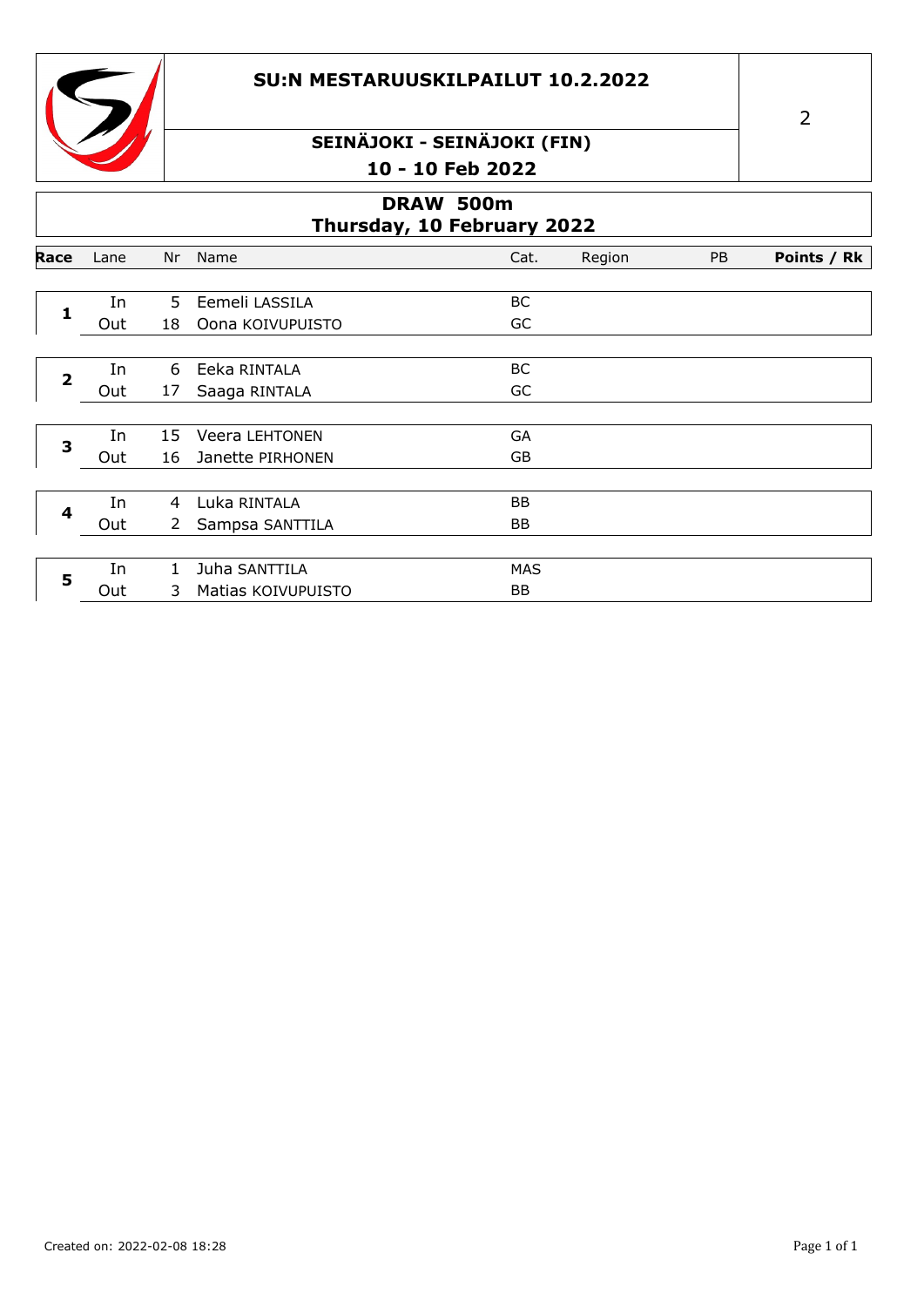#### **SU:N MESTARUUSKILPAILUT 10.2.2022**



## **SEINÄJOKI - SEINÄJOKI (FIN) 10 - 10 Feb 2022**

### **DRAW 500m (2nd Race) Thursday, 10 February 2022**

| Race                    | Lane | Nr             | Name              | Cat.      | Region | <b>First Race</b> | Points / Rk |
|-------------------------|------|----------------|-------------------|-----------|--------|-------------------|-------------|
|                         |      |                |                   |           |        |                   |             |
| $\mathbf{1}$            | In   | 24             | Tuuli PIHJALASALO | GG        |        |                   |             |
|                         | Out  | 22             | Villa MUKKALA     | GG        |        |                   |             |
|                         |      |                |                   |           |        |                   |             |
| $\overline{\mathbf{2}}$ | In   | 23             | Saana PIHLAJASALO | GF        |        |                   |             |
|                         | Out  | 14             | Eeno LEPPINEN     | BG        |        |                   |             |
|                         |      |                |                   |           |        |                   |             |
| 3                       | In   | 13             | Valtteri HONGISTO | <b>BG</b> |        |                   |             |
|                         | Out  | 11             | Santtu KULMALA    | <b>BF</b> |        |                   |             |
|                         |      |                |                   |           |        |                   |             |
| 4                       | In   | 12             | Otso POLLARINEN   | <b>BF</b> |        |                   |             |
|                         | Out  | 8              | Samuel RUUSUNEN   | BE        |        |                   |             |
|                         |      |                |                   |           |        |                   |             |
| 5                       | In   | 20             | Eevi KOIVUPUISTO  | <b>GE</b> |        |                   |             |
|                         | Out  | 10             | Viljami HONGISTO  | <b>BF</b> |        |                   |             |
|                         |      |                |                   |           |        |                   |             |
| 6                       | In   | 21             | Eveliina HONGISTO | <b>GE</b> |        |                   |             |
|                         | Out  | 19             | Hilja HILTUNEN    | <b>GE</b> |        |                   |             |
|                         |      |                |                   |           |        |                   |             |
| $\overline{z}$          | In   | 9              | Peetu MUKKALA     | BE        |        |                   |             |
|                         | Out  | $\overline{7}$ | Leevi SYRJÄNEN    | BE        |        |                   |             |